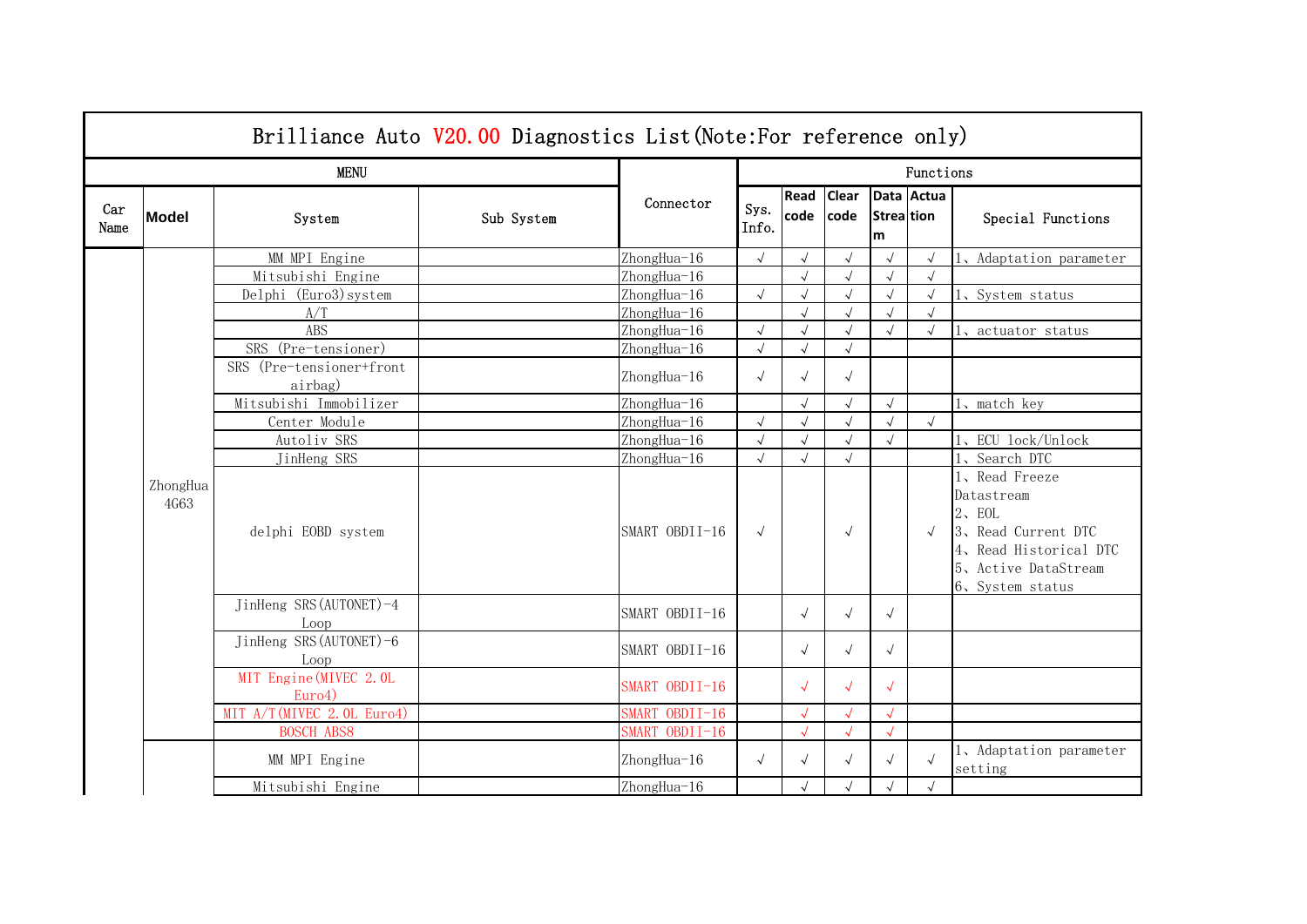|             | Brilliance Auto V20.00 Diagnostics List (Note: For reference only) |                                     |                       |                |               |              |                      |                        |            |                                                                                                                                |  |  |
|-------------|--------------------------------------------------------------------|-------------------------------------|-----------------------|----------------|---------------|--------------|----------------------|------------------------|------------|--------------------------------------------------------------------------------------------------------------------------------|--|--|
|             |                                                                    | <b>MENU</b>                         |                       |                | Functions     |              |                      |                        |            |                                                                                                                                |  |  |
| Car<br>Name | <b>Model</b>                                                       | System                              | Sub System            | Connector      | Sys.<br>Info. | Read<br>code | Clear<br><b>code</b> | <b>Streattion</b><br>m | Data Actua | Special Functions                                                                                                              |  |  |
|             |                                                                    | (Euro3) system<br>Delphi            |                       | ZhongHua-16    | $\sqrt{2}$    | $\sqrt{ }$   | $\sqrt{ }$           | $\sqrt{ }$             |            | 1、System status                                                                                                                |  |  |
|             |                                                                    | A/T                                 |                       | ZhongHua-16    |               | $\sqrt{ }$   | $\sqrt{ }$           | $\sqrt{ }$             | $\sqrt{}$  |                                                                                                                                |  |  |
|             |                                                                    | ABS                                 |                       | ZhongHua-16    | $\sqrt{}$     | $\sqrt{ }$   | $\sqrt{ }$           | $\sqrt{ }$             | $\sqrt{ }$ | 1, actuator status                                                                                                             |  |  |
|             |                                                                    | ABS (ISO)                           |                       | ZhongHua-16    | $\sqrt{ }$    | $\sqrt{ }$   | $\sqrt{ }$           |                        |            | 1、ECU coding<br>2、Bleed                                                                                                        |  |  |
|             |                                                                    | SRS (Pre-tensioner)                 |                       | ZhongHua-16    | $\sqrt{}$     | $\sqrt{ }$   | $\sqrt{ }$           |                        |            |                                                                                                                                |  |  |
|             |                                                                    | SRS (Pre-tensioner+front<br>airbag) |                       | ZhongHua-16    | $\sqrt{ }$    | $\sqrt{ }$   | $\sqrt{ }$           |                        |            |                                                                                                                                |  |  |
|             |                                                                    | Mitsubishi Immobilizer              |                       | ZhongHua-16    |               | $\sqrt{ }$   | $\sqrt{2}$           | $\sqrt{ }$             |            | 1, match key                                                                                                                   |  |  |
|             | ZhongHua                                                           | Center Module                       |                       | ZhongHua-16    | $\sqrt{}$     | $\sqrt{2}$   | $\sqrt{2}$           | $\sqrt{2}$             | $\sqrt{}$  |                                                                                                                                |  |  |
|             | 4G64                                                               | Autoliv SRS                         |                       | ZhongHua-16    | $\sqrt{}$     |              | $\sqrt{2}$           |                        |            | 1、ECU lock/Unlock                                                                                                              |  |  |
|             |                                                                    | JinHeng SRS                         |                       | ZhongHua-16    | $\sqrt{}$     | $\sqrt{ }$   | $\sqrt{ }$           |                        |            | 1、Search DTC                                                                                                                   |  |  |
|             |                                                                    | delphi EOBD system                  |                       | SMART OBDII-16 | $\sqrt{ }$    |              | $\sqrt{ }$           |                        | $\sqrt{ }$ | 1、Read Freeze<br>Datastream<br>2. EOL<br>3、Read Current DTC<br>4、Read Historical DTC<br>5、Active DataStream<br>6、System status |  |  |
|             |                                                                    | JinHeng SRS (AUTONET)-4<br>Loop     |                       | SMART OBDII-16 |               | $\sqrt{ }$   | $\sqrt{ }$           | $\sqrt{ }$             |            |                                                                                                                                |  |  |
|             |                                                                    | JinHeng SRS (AUTONET)-6<br>Loop     |                       | SMART OBDII-16 |               | $\sqrt{ }$   | $\sqrt{ }$           | $\sqrt{ }$             |            |                                                                                                                                |  |  |
|             |                                                                    | 4G63 Engine                         |                       |                |               |              |                      |                        |            |                                                                                                                                |  |  |
|             |                                                                    |                                     | MM MPI Engine         | ZhongHua-16    | $\sqrt{ }$    | $\sqrt{ }$   | $\sqrt{ }$           |                        |            | 1, Adaptation parameter<br>setting                                                                                             |  |  |
|             |                                                                    |                                     | Mitsubishi Engine     | ZhongHua-16    |               |              | $\sqrt{}$            |                        | $\sqrt{ }$ |                                                                                                                                |  |  |
|             |                                                                    |                                     | Delphi (Euro3) system | ZhongHua-16    | $\sqrt{}$     |              | $\sqrt{2}$           |                        | $\sqrt{}$  | 1、System status                                                                                                                |  |  |
|             |                                                                    |                                     | A/T                   | ZhongHua-16    |               |              | $\sqrt{2}$           |                        |            |                                                                                                                                |  |  |
|             |                                                                    |                                     | ABS                   | ZhongHua-16    | $\sqrt{}$     |              | $\sqrt{2}$           |                        | $\sqrt{2}$ | 1、actuator status                                                                                                              |  |  |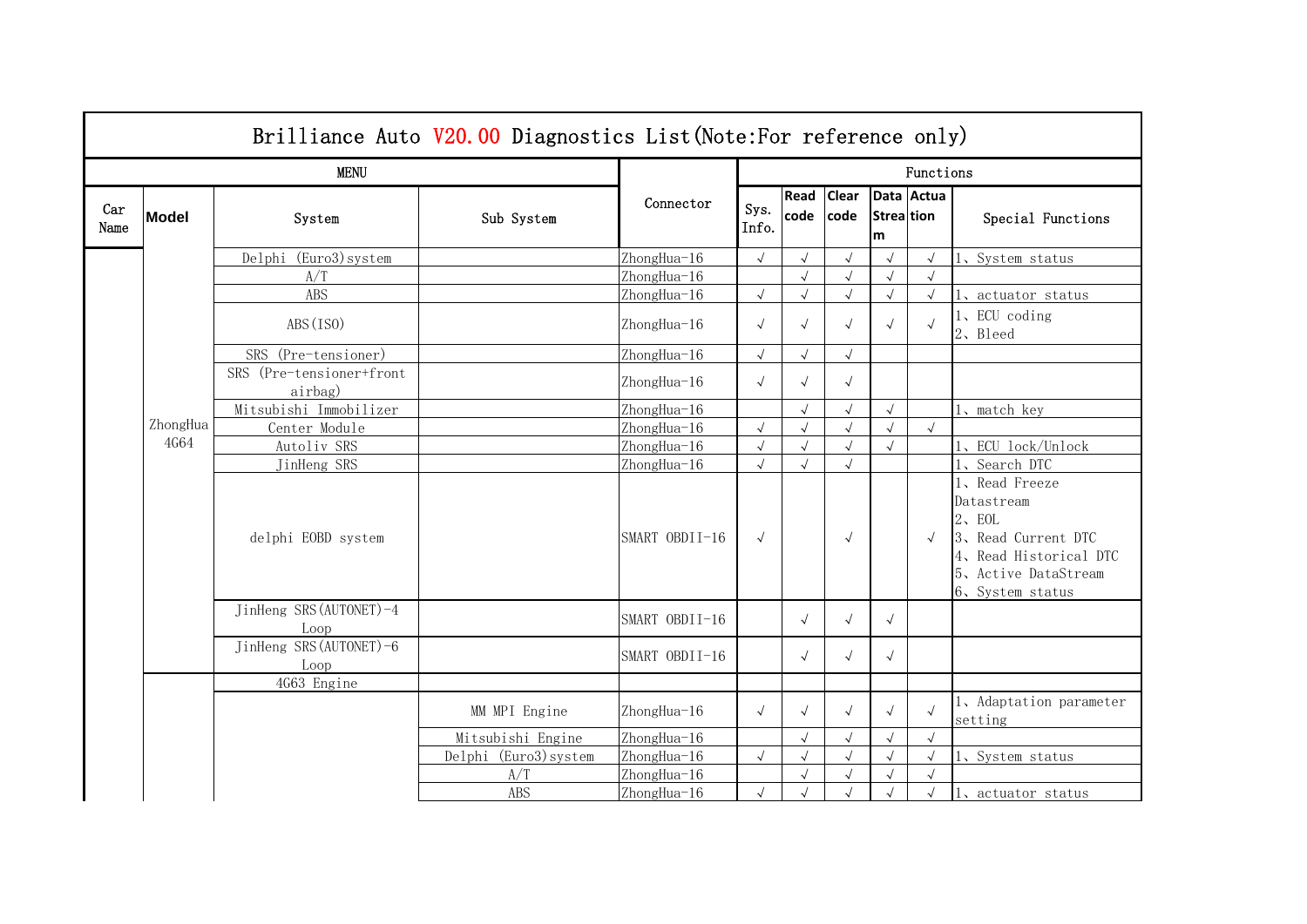|                  | Brilliance Auto V20.00 Diagnostics List (Note: For reference only) |             |                                     |                |               |              |                      |                          |            |                                                                                                                                |  |
|------------------|--------------------------------------------------------------------|-------------|-------------------------------------|----------------|---------------|--------------|----------------------|--------------------------|------------|--------------------------------------------------------------------------------------------------------------------------------|--|
|                  |                                                                    | <b>MENU</b> |                                     | Connector      | Functions     |              |                      |                          |            |                                                                                                                                |  |
| Car<br>Name      | <b>Model</b>                                                       | System      | Sub System                          |                | Sys.<br>Info. | Read<br>code | <b>Clear</b><br>code | <b>Strea</b> tion<br>lm. | Data Actua | Special Functions                                                                                                              |  |
|                  |                                                                    |             | ABS(ISO)                            | ZhongHua-16    | $\sqrt{ }$    | $\sqrt{}$    | $\sqrt{}$            | $\sqrt{}$                |            | 1、ECU coding<br>2、Bleed                                                                                                        |  |
|                  |                                                                    |             | SRS (Pre-tensioner)                 | ZhongHua-16    | $\sqrt{ }$    | $\sqrt{ }$   | $\sqrt{}$            |                          |            |                                                                                                                                |  |
|                  |                                                                    |             | SRS (Pre-tensioner+front<br>airbag) | ZhongHua-16    | $\sqrt{ }$    | $\sqrt{ }$   | $\sqrt{ }$           |                          |            |                                                                                                                                |  |
|                  |                                                                    |             | Mitsubishi Immobilizer              | ZhongHua-16    |               | $\sqrt{ }$   | $\sqrt{}$            | $\sqrt{}$                |            | 1, match key                                                                                                                   |  |
|                  | ZHONGHUA<br>M2                                                     | 4G93 Engine | Center Module                       | ZhongHua-16    |               |              | $\sqrt{}$            | $\sqrt{}$                | $\sqrt{ }$ |                                                                                                                                |  |
|                  |                                                                    |             | Autoliv SRS                         | ZhongHua-16    | $\sqrt{}$     |              | $\sqrt{}$            |                          |            | 1、ECU lock/Unlock                                                                                                              |  |
|                  |                                                                    |             | JinHeng SRS                         | ZhongHua-16    | $\sqrt{ }$    | $\sqrt{}$    | $\sqrt{}$            |                          |            | 1、Search DTC                                                                                                                   |  |
|                  |                                                                    |             | delphi EOBD system                  | SMART OBDII-16 | $\sqrt{ }$    |              | $\sqrt{}$            |                          | $\sqrt{ }$ | 1、Read Freeze<br>Datastream<br>2. EOL<br>3、Read Current DTC<br>4、Read Historical DTC<br>5、Active DataStream<br>6、System status |  |
| ZhongHu<br>a Car |                                                                    |             | JinHeng SRS (AUTONET)-4<br>Loop     | SMART OBDII-16 |               | $\sqrt{ }$   | $\sqrt{}$            | $\sqrt{ }$               |            |                                                                                                                                |  |
|                  |                                                                    |             | JinHeng SRS (AUTONET)-6<br>Loop     | SMART OBDII-16 |               | $\sqrt{ }$   | $\sqrt{}$            | $\sqrt{ }$               |            |                                                                                                                                |  |
|                  |                                                                    |             | MIT ENGINE (1.8L Euro4)             | SMART OBDII-16 |               |              |                      |                          |            |                                                                                                                                |  |
|                  |                                                                    |             | MIT $A/T(1.8 Euro4)$                | SMART OBDII-16 |               | $\sqrt{}$    | $\sqrt{}$            |                          |            |                                                                                                                                |  |
|                  |                                                                    | 4G18 Engine |                                     |                |               |              |                      |                          |            |                                                                                                                                |  |
|                  |                                                                    | 1.8T Engine |                                     |                |               |              |                      |                          |            |                                                                                                                                |  |
|                  |                                                                    | D19 Engine  |                                     | SMART OBDII-16 |               |              | $\sqrt{}$            |                          |            |                                                                                                                                |  |
|                  |                                                                    | 4G63 Engine |                                     |                |               |              |                      |                          |            |                                                                                                                                |  |
|                  |                                                                    | 4G64 Engine |                                     |                |               |              |                      |                          |            |                                                                                                                                |  |
|                  |                                                                    |             | MM MPI Engine                       | ZhongHua-16    | $\sqrt{ }$    | $\sqrt{}$    | $\sqrt{}$            | $\sqrt{}$                |            | 1, Adaptation parameter<br>setting                                                                                             |  |
|                  |                                                                    |             | Mitsubishi Engine                   | ZhongHua-16    |               |              | $\sqrt{}$            |                          | $\sqrt{ }$ |                                                                                                                                |  |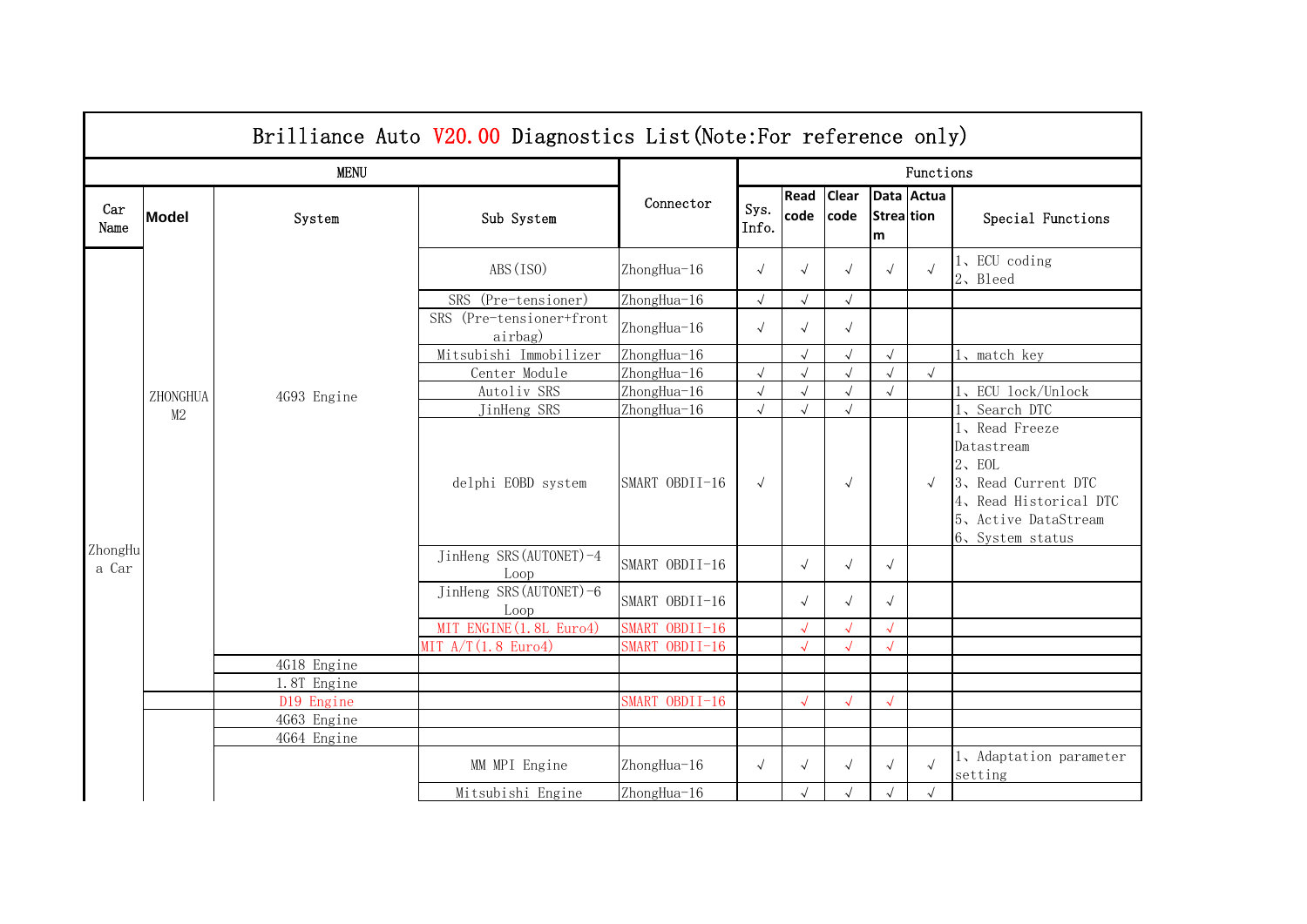|             | Brilliance Auto V20.00 Diagnostics List (Note: For reference only) |             |                                     |                |               |              |                      |                 |            |                                                                                                                                    |  |  |
|-------------|--------------------------------------------------------------------|-------------|-------------------------------------|----------------|---------------|--------------|----------------------|-----------------|------------|------------------------------------------------------------------------------------------------------------------------------------|--|--|
|             |                                                                    | <b>MENU</b> |                                     |                | Functions     |              |                      |                 |            |                                                                                                                                    |  |  |
| Car<br>Name | <b>Model</b>                                                       | System      | Sub System                          | Connector      | Sys.<br>Info. | Read<br>code | <b>Clear</b><br>code | Strea tion<br>m | Data Actua | Special Functions                                                                                                                  |  |  |
|             |                                                                    |             | Delphi (Euro3) system               | ZhongHua-16    | $\sqrt{ }$    | $\sqrt{ }$   | $\sqrt{ }$           | $\sqrt{ }$      |            | 1、System status                                                                                                                    |  |  |
|             |                                                                    |             | A/T                                 | ZhongHua-16    |               | $\sqrt{}$    | $\sqrt{2}$           | $\sqrt{ }$      |            |                                                                                                                                    |  |  |
|             |                                                                    |             | ABS                                 | ZhongHua-16    | $\sqrt{ }$    |              | $\sqrt{ }$           | $\sqrt{ }$      |            | 1, actuator status                                                                                                                 |  |  |
|             |                                                                    |             | ABS (ISO)                           | ZhongHua-16    | $\sqrt{}$     | $\sqrt{}$    | $\sqrt{}$            |                 |            | 1、ECU coding<br>2、Bleed                                                                                                            |  |  |
|             |                                                                    |             | SRS (Pre-tensioner)                 | ZhongHua-16    | $\sqrt{ }$    | $\sqrt{}$    | $\sqrt{2}$           |                 |            |                                                                                                                                    |  |  |
|             |                                                                    |             | SRS (Pre-tensioner+front<br>airbag) | ZhongHua-16    | $\sqrt{ }$    | $\sqrt{}$    | $\sqrt{ }$           |                 |            |                                                                                                                                    |  |  |
|             |                                                                    |             | Mitsubishi Immobilizer              | ZhongHua-16    |               |              | $\sqrt{}$            | $\sqrt{ }$      |            | 1, match key                                                                                                                       |  |  |
|             | ZHONGHUA                                                           | 4G93 Engine | Center Module                       | ZhongHua-16    | $\sqrt{ }$    |              | $\sqrt{}$            |                 | $\sqrt{ }$ |                                                                                                                                    |  |  |
|             | M1                                                                 |             | Autoliv SRS                         | ZhongHua-16    | $\sqrt{ }$    |              | $\sqrt{}$            |                 |            | 1、ECU lock/Unlock                                                                                                                  |  |  |
|             |                                                                    |             | JinHeng SRS                         | ZhongHua-16    | $\sqrt{ }$    | $\sqrt{ }$   | $\sqrt{}$            |                 |            | 1、Search DTC                                                                                                                       |  |  |
|             |                                                                    |             | delphi EOBD system                  | SMART OBDII-16 | $\sqrt{ }$    |              | $\sqrt{ }$           |                 | $\sqrt{ }$ | 1、Read Freeze<br>Datastream<br>$2$ , EOL<br>3、Read Current DTC<br>4, Read Historical DTC<br>5、Active DataStream<br>6、System status |  |  |
|             |                                                                    |             | JinHeng SRS (AUTONET)-4<br>Loop     | SMART OBDII-16 |               | $\sqrt{ }$   | $\sqrt{}$            | $\sqrt{ }$      |            |                                                                                                                                    |  |  |
|             |                                                                    |             | JinHeng SRS (AUTONET)-6<br>Loop     | SMART OBDII-16 |               | $\sqrt{ }$   | $\sqrt{ }$           | $\sqrt{ }$      |            |                                                                                                                                    |  |  |
|             |                                                                    |             | MIT ENGINE (1.8L Euro4)             | SMART OBDII-16 |               |              |                      |                 |            |                                                                                                                                    |  |  |
|             |                                                                    |             | MIT A/T(Euro4)                      | SMART OBDII-16 |               |              |                      |                 |            |                                                                                                                                    |  |  |
|             |                                                                    | 1.8T Engine |                                     |                |               |              |                      |                 |            |                                                                                                                                    |  |  |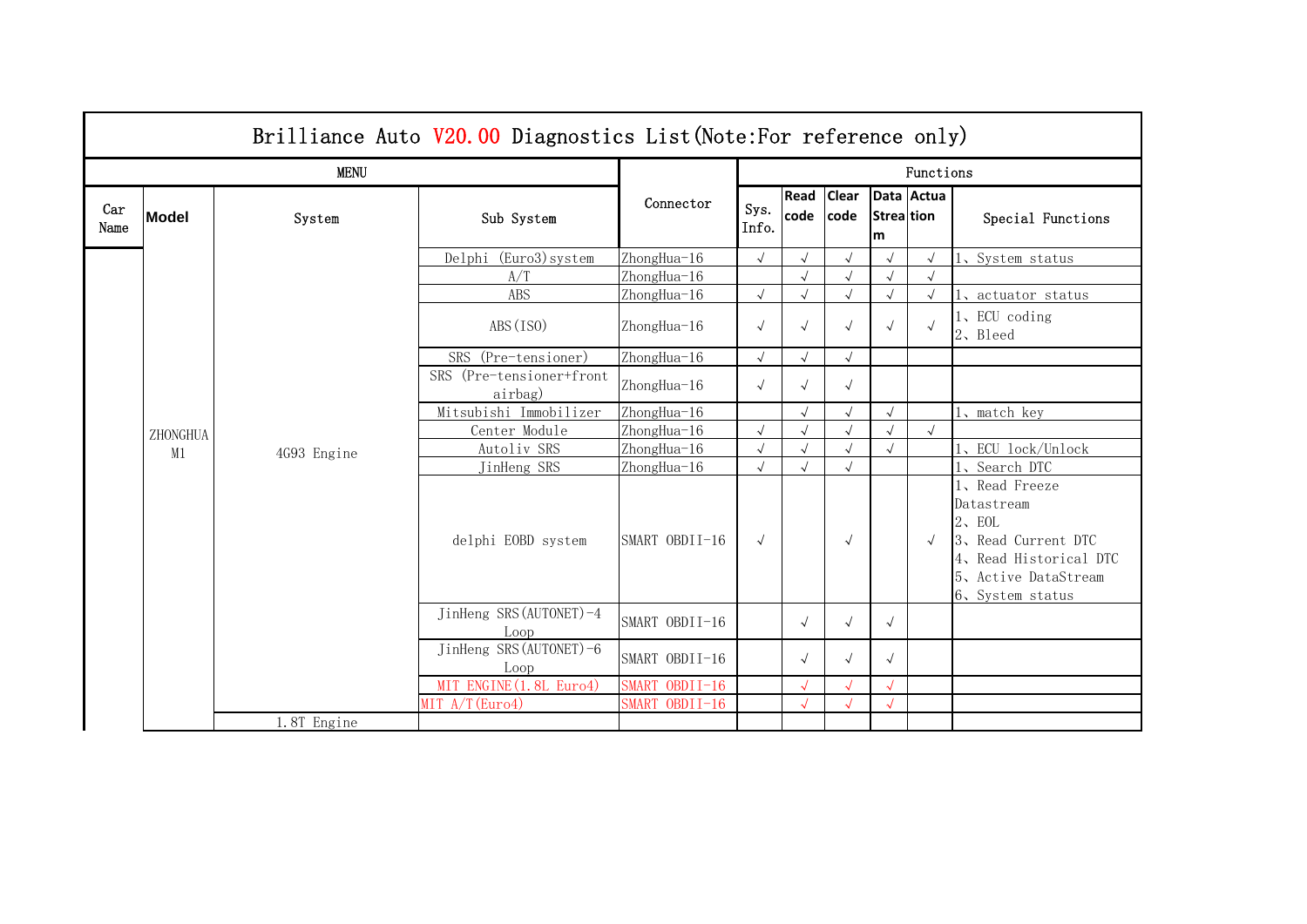|             | Brilliance Auto V20.00 Diagnostics List (Note: For reference only) |                                 |            |                |               |              |                      |                        |            |                                                                                                                          |  |  |
|-------------|--------------------------------------------------------------------|---------------------------------|------------|----------------|---------------|--------------|----------------------|------------------------|------------|--------------------------------------------------------------------------------------------------------------------------|--|--|
|             |                                                                    | <b>MENU</b>                     |            |                | Functions     |              |                      |                        |            |                                                                                                                          |  |  |
| Car<br>Name | Model                                                              | System                          | Sub System | Connector      | Sys.<br>Info. | Read<br>code | <b>Clear</b><br>code | <b>Strea</b> tion<br>m | Data Actua | Special Functions                                                                                                        |  |  |
|             |                                                                    | Siemens Engine                  |            | OBDII-16C      | $\sqrt{ }$    | $\sqrt{ }$   | $\sqrt{ }$           | $\sqrt{ }$             |            | 1、Reset adaptitive<br>value<br>2, idle speed control<br>3、Read Freeze Frame<br>4、IMMO DataStream<br>5、Read Temporary DTC |  |  |
|             | ZHONGHUA<br>1.8T                                                   | A/T                             |            | OBDII-16C      | $\sqrt{ }$    | $\sqrt{ }$   | $\sqrt{}$            | $\sqrt{ }$             | $\sqrt{ }$ | 1、Read Freeze Frame<br>2、System status<br>3、Calibration Data                                                             |  |  |
|             |                                                                    | ABS                             |            | OBDII-16C      | $\sqrt{ }$    | $\sqrt{ }$   | $\sqrt{2}$           | $\sqrt{ }$             |            | 1、ECU coding<br>2、Bleed                                                                                                  |  |  |
|             |                                                                    | SRS (Pre-tensioner)             |            | $OBDII-16C$    |               | $\sqrt{}$    |                      |                        |            |                                                                                                                          |  |  |
|             |                                                                    | Center Module                   |            | $OBDII-16C$    |               | $\sqrt{ }$   | $\sqrt{}$            |                        | $\sqrt{ }$ |                                                                                                                          |  |  |
|             |                                                                    | Autoliv SRS                     |            | OBDII-16C      |               | $\sqrt{}$    | $\sqrt{ }$           |                        |            | ECU lock/Unlock                                                                                                          |  |  |
|             |                                                                    | JinHeng SRS                     |            | $OBDII-16C$    |               | $\sqrt{ }$   | $\sqrt{ }$           |                        |            |                                                                                                                          |  |  |
|             |                                                                    | 4G93 Delphi Europe3 engine      |            | $OBDII-16C$    | $\sqrt{ }$    | $\sqrt{ }$   | $\sqrt{}$            |                        | $\sqrt{ }$ | 1、System status                                                                                                          |  |  |
|             | ZHONGHUA<br>COUPE                                                  | 1.8TSiemens Engine              |            | OBDII-16C      | $\sqrt{ }$    | $\sqrt{ }$   | $\sqrt{ }$           | $\sqrt{ }$             | $\sqrt{ }$ | 1、Reset adaptitive<br>value<br>2, idle speed control<br>3、Read Freeze Frame<br>4、IMMO DataStream<br>5、Read Temporary DTC |  |  |
|             |                                                                    | MK20 ABS                        |            | $OBDII-16C$    | $\sqrt{ }$    | $\sqrt{ }$   | $\sqrt{ }$           | $\sqrt{ }$             |            | 1、ECU coding<br>2、Bleed                                                                                                  |  |  |
|             |                                                                    | JinHeng SRS                     |            | OBDII-16C      |               | $\sqrt{ }$   |                      |                        |            |                                                                                                                          |  |  |
|             |                                                                    | <b>UAES EOBD</b>                |            | SMART OBDII-16 | $\sqrt{ }$    | $\sqrt{2}$   | $\sqrt{}$            | $\sqrt{2}$             | $\sqrt{ }$ |                                                                                                                          |  |  |
|             |                                                                    | SABS MK70ABS                    |            | SMART OBDII-16 |               | $\sqrt{ }$   | $\sqrt{ }$           | $\sqrt{ }$             |            |                                                                                                                          |  |  |
|             |                                                                    | JinHeng SRS (AUTONET)-4<br>Loop |            | SMART OBDII-16 |               | $\sqrt{}$    | $\sqrt{ }$           | $\sqrt{}$              |            |                                                                                                                          |  |  |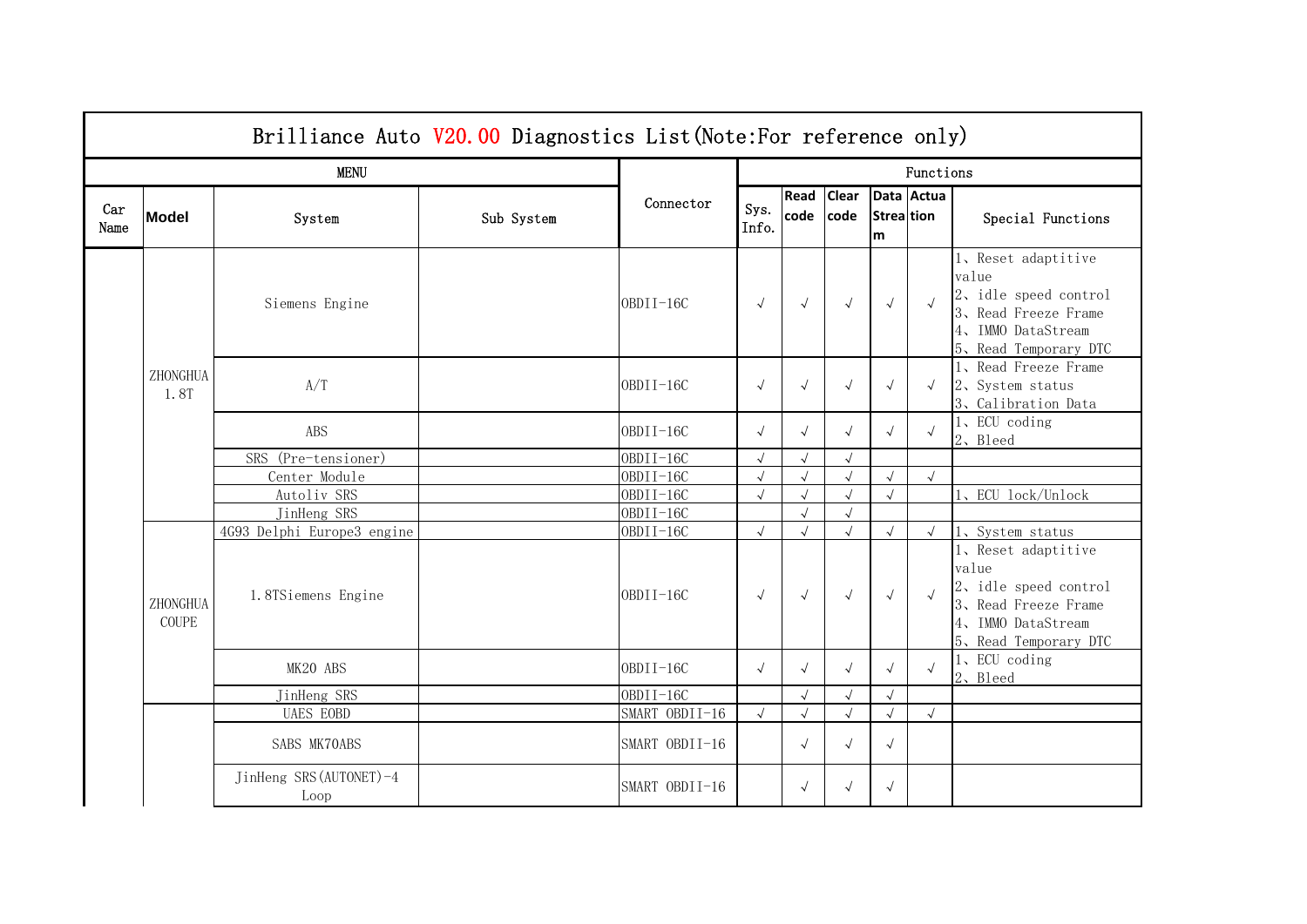|             | Brilliance Auto V20.00 Diagnostics List (Note: For reference only) |                                 |                                     |                                  |                          |                          |                         |                        |                                    |                                                                                                                                |  |  |
|-------------|--------------------------------------------------------------------|---------------------------------|-------------------------------------|----------------------------------|--------------------------|--------------------------|-------------------------|------------------------|------------------------------------|--------------------------------------------------------------------------------------------------------------------------------|--|--|
|             |                                                                    | <b>MENU</b>                     |                                     |                                  | Functions                |                          |                         |                        |                                    |                                                                                                                                |  |  |
| Car<br>Name | <b>Model</b>                                                       | System                          | Sub System                          | Connector                        | Sys.<br>Info.            | Read<br>code code        | <b>Clear</b>            | <b>Strea</b> tion<br>m | Data Actua                         | Special Functions                                                                                                              |  |  |
|             | ZHONGHUA<br>FRV                                                    | JinHeng SRS (AUTONET)-6<br>Loop |                                     | SMART OBDII-16                   |                          | $\sqrt{ }$               | $\sqrt{2}$              | $\sqrt{ }$             |                                    |                                                                                                                                |  |  |
|             |                                                                    | Mitsubishi Engine               |                                     | SMART OBDII-16                   |                          | $\sqrt{ }$               | $\sqrt{}$               | $\sqrt{ }$             |                                    |                                                                                                                                |  |  |
|             |                                                                    | Mitsubishi A/T                  |                                     | SMART OBDII-16                   |                          | $\sqrt{ }$               | $\sqrt{ }$              | $\sqrt{ }$             |                                    |                                                                                                                                |  |  |
|             |                                                                    | Delphi MT80                     |                                     | SMART OBDII-16                   |                          | $\sqrt{ }$               | $\sqrt{}$               | $\sqrt{}$              |                                    |                                                                                                                                |  |  |
|             |                                                                    |                                 | MM SPI system                       | FIAT-3                           |                          | $\sqrt{ }$               | $\sqrt{ }$              |                        | $\sqrt{ }$                         |                                                                                                                                |  |  |
|             |                                                                    | MM MPI system                   | $FIAT-3$                            | $\sqrt{ }$                       | $\sqrt{ }$               | $\sqrt{}$                | $\sqrt{ }$              | $\sqrt{ }$             | 1, Adaptation parameter<br>setting |                                                                                                                                |  |  |
|             |                                                                    |                                 | Delphi system                       | SMART OBDII-16                   | $\sqrt{ }$               | $\sqrt{}$                | $\sqrt{}$               | $\sqrt{2}$             | $\sqrt{ }$                         |                                                                                                                                |  |  |
|             |                                                                    | Toyota system                   | TOYOTA-22                           |                                  | $\sqrt{ }$               | $\sqrt{ }$               | $\sqrt{ }$              |                        |                                    |                                                                                                                                |  |  |
|             |                                                                    | Delphi (4G24) system            | SMART OBDII-16                      | $\sqrt{ }$                       | $\sqrt{ }$               | $\sqrt{}$                | $\sqrt{ }$              | $\sqrt{ }$             |                                    |                                                                                                                                |  |  |
|             |                                                                    |                                 | Delphi (Euro3) system               | SMART OBDII-16                   | $\sqrt{ }$               | $\sqrt{ }$               | $\sqrt{}$               |                        | $\sqrt{ }$                         |                                                                                                                                |  |  |
|             |                                                                    | Jinbei ENG system               | Mitsubishi system                   | SMART OBDII-16                   |                          | $\sqrt{ }$<br>$\sqrt{ }$ | $\sqrt{ }$              |                        | $\sqrt{ }$                         |                                                                                                                                |  |  |
| JinBei      |                                                                    |                                 | MM 491 system<br>delphi EOBD system | SMART OBDII-16<br>SMART OBDII-16 | $\sqrt{ }$<br>$\sqrt{ }$ |                          | $\sqrt{}$<br>$\sqrt{ }$ |                        | $\sqrt{ }$<br>$\sqrt{ }$           | 1、Read Freeze<br>Datastream<br>2. EOL<br>3、Read Current DTC<br>4、Read Historical DTC<br>5、Active DataStream<br>6、System status |  |  |
|             |                                                                    |                                 | Delphi CommonRail Diesel            | SMART OBDII-16                   |                          | $\sqrt{ }$               | $\sqrt{}$               | $\sqrt{ }$             |                                    |                                                                                                                                |  |  |
|             |                                                                    |                                 | AWING system                        | SMART OBDII-16                   |                          | $\sqrt{}$                | $\sqrt{}$               |                        |                                    |                                                                                                                                |  |  |
|             |                                                                    | ABS                             | SABS system                         | SMART OBDII-16                   |                          | $\sqrt{ }$               | $\sqrt{ }$              | $\sqrt{}$              |                                    | 1, Valve actuation test<br>2, Valve actuation close                                                                            |  |  |
|             |                                                                    | Tinhoi CRS ovetom               | Autoliv system                      | SMART OBDII-16                   |                          |                          | $\sqrt{ }$              |                        |                                    | 1、ECU lock/Unlock                                                                                                              |  |  |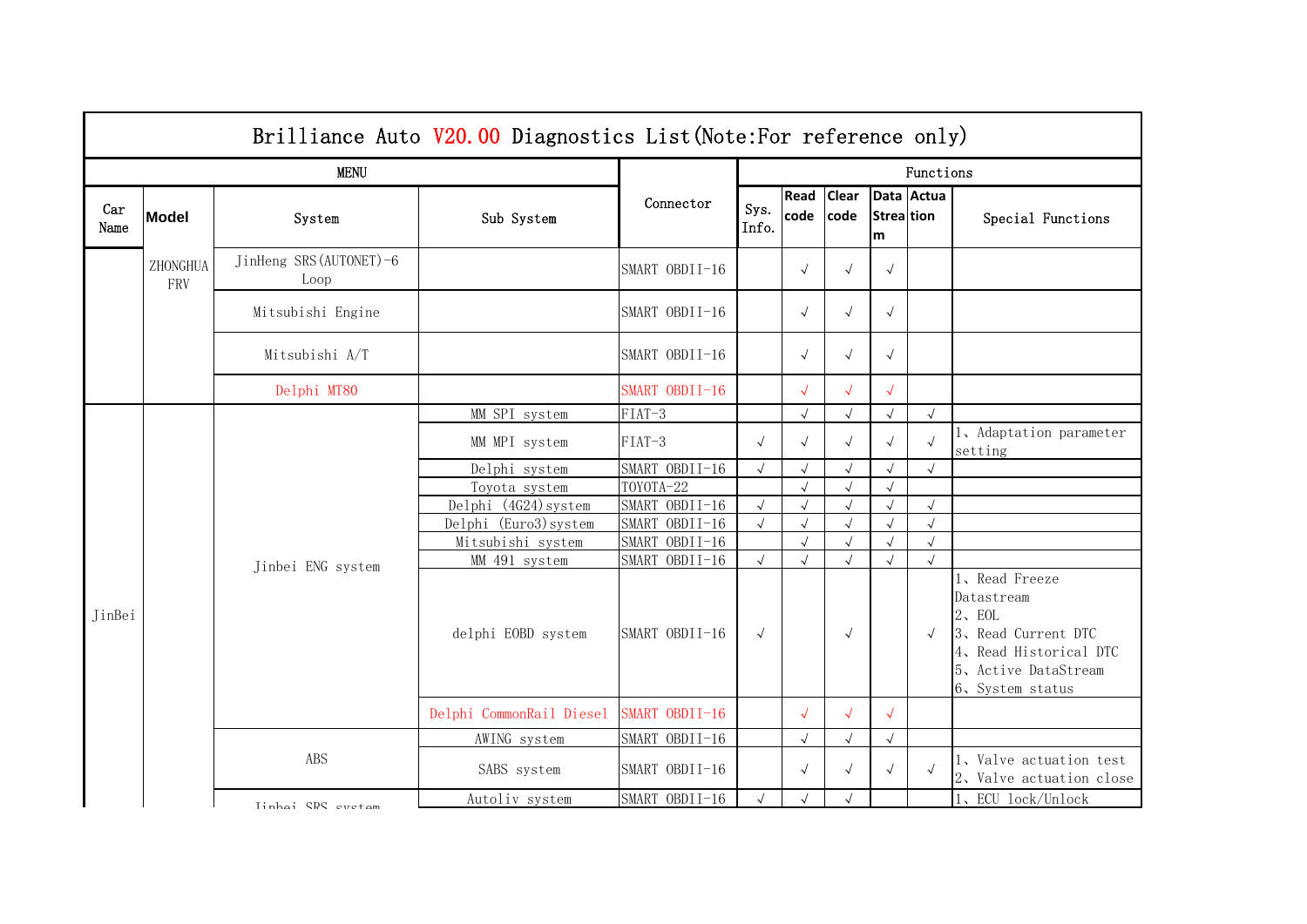|             | Brilliance Auto V20.00 Diagnostics List (Note: For reference only) |                   |                                                                 |                |               |              |                      |                        |            |                                                                                                                                      |  |  |
|-------------|--------------------------------------------------------------------|-------------------|-----------------------------------------------------------------|----------------|---------------|--------------|----------------------|------------------------|------------|--------------------------------------------------------------------------------------------------------------------------------------|--|--|
|             |                                                                    | <b>MENU</b>       |                                                                 |                | Functions     |              |                      |                        |            |                                                                                                                                      |  |  |
| Car<br>Name | <b>Model</b>                                                       | System            | Sub System                                                      | Connector      | Sys.<br>Info. | Read<br>code | <b>Clear</b><br>code | <b>Strealtion</b><br>m | Data Actua | Special Functions                                                                                                                    |  |  |
|             |                                                                    | JINDE1 OND SYSTEM | Autoliv_system                                                  | TOYOTA-17F     | $\sqrt{}$     |              | $\sqrt{ }$           |                        |            | . ECU lock/Unlock                                                                                                                    |  |  |
|             |                                                                    |                   | Delphi Engine                                                   | GRANSE-16      |               |              | $\sqrt{ }$           |                        | $\sqrt{ }$ |                                                                                                                                      |  |  |
|             |                                                                    |                   | Toyota Engine                                                   | TOYOTA-22      |               | $\sqrt{}$    | $\sqrt{}$            |                        | $\sqrt{}$  |                                                                                                                                      |  |  |
|             |                                                                    |                   | Toyota 3RZ EOBD Engine                                          | SMART OBDII-16 |               |              | $\sqrt{ }$           |                        |            | 1、Read Current DTC<br>2、Read Historical DTC                                                                                          |  |  |
|             |                                                                    | Engine            | delphi EOBD system                                              | SMART OBDII-16 | $\sqrt{ }$    |              | $\sqrt{ }$           |                        | $\sqrt{ }$ | 1、Read Freeze<br>Datastream<br>$2$ , EOL<br>3, Read Current DTC<br>4, Read Historical DTC<br>5, Active DataStream<br>6、System status |  |  |
|             |                                                                    |                   | <b>UAES EOBD</b>                                                | SMART OBDII-16 | $\sqrt{2}$    | $\sqrt{ }$   | $\sqrt{ }$           |                        | $\sqrt{ }$ |                                                                                                                                      |  |  |
| Granse      |                                                                    |                   | BOSCH EDC16 Diesel Engine                                       | SMART OBDII-16 |               | $\sqrt{}$    | $\sqrt{}$            |                        |            |                                                                                                                                      |  |  |
|             |                                                                    |                   | Delphi MT80                                                     | SMART OBDII-16 |               |              |                      |                        |            |                                                                                                                                      |  |  |
|             |                                                                    |                   | Granvia V-TO-A SRS                                              | TOYOTA-22      |               | $\sqrt{}$    | $\sqrt{ }$           |                        |            |                                                                                                                                      |  |  |
|             | Jinbei SRS system                                                  |                   | Siemens single airbag+dul<br>pretension belt (Non TR<br>engine) | SMART OBDII-16 | $\sqrt{ }$    |              | $\sqrt{}$            | $\sqrt{ }$             |            |                                                                                                                                      |  |  |
|             |                                                                    |                   | Siemens dul airbag+dul<br>pretension belt (Non TR<br>engine)    | SMART OBDII-16 | $\sqrt{ }$    | $\sqrt{ }$   | $\sqrt{ }$           | $\sqrt{}$              |            |                                                                                                                                      |  |  |
|             |                                                                    |                   | Siemens single airbag+dul<br>pretension belt (TR engine)        | OBDII-16C      | $\sqrt{ }$    | $\sqrt{ }$   | $\sqrt{ }$           | $\sqrt{ }$             |            |                                                                                                                                      |  |  |
|             |                                                                    |                   | Siemens dul airbag+dul<br>pretension belt (TR engine)           | $OBDII-16C$    | $\sqrt{ }$    |              | $\checkmark$         | $\sqrt{}$              |            |                                                                                                                                      |  |  |
|             |                                                                    | <b>ABS</b>        | SABS ABS                                                        | GRANSE-16      |               |              | $\sqrt{ }$           | $\sqrt{}$              | $\sqrt{ }$ |                                                                                                                                      |  |  |